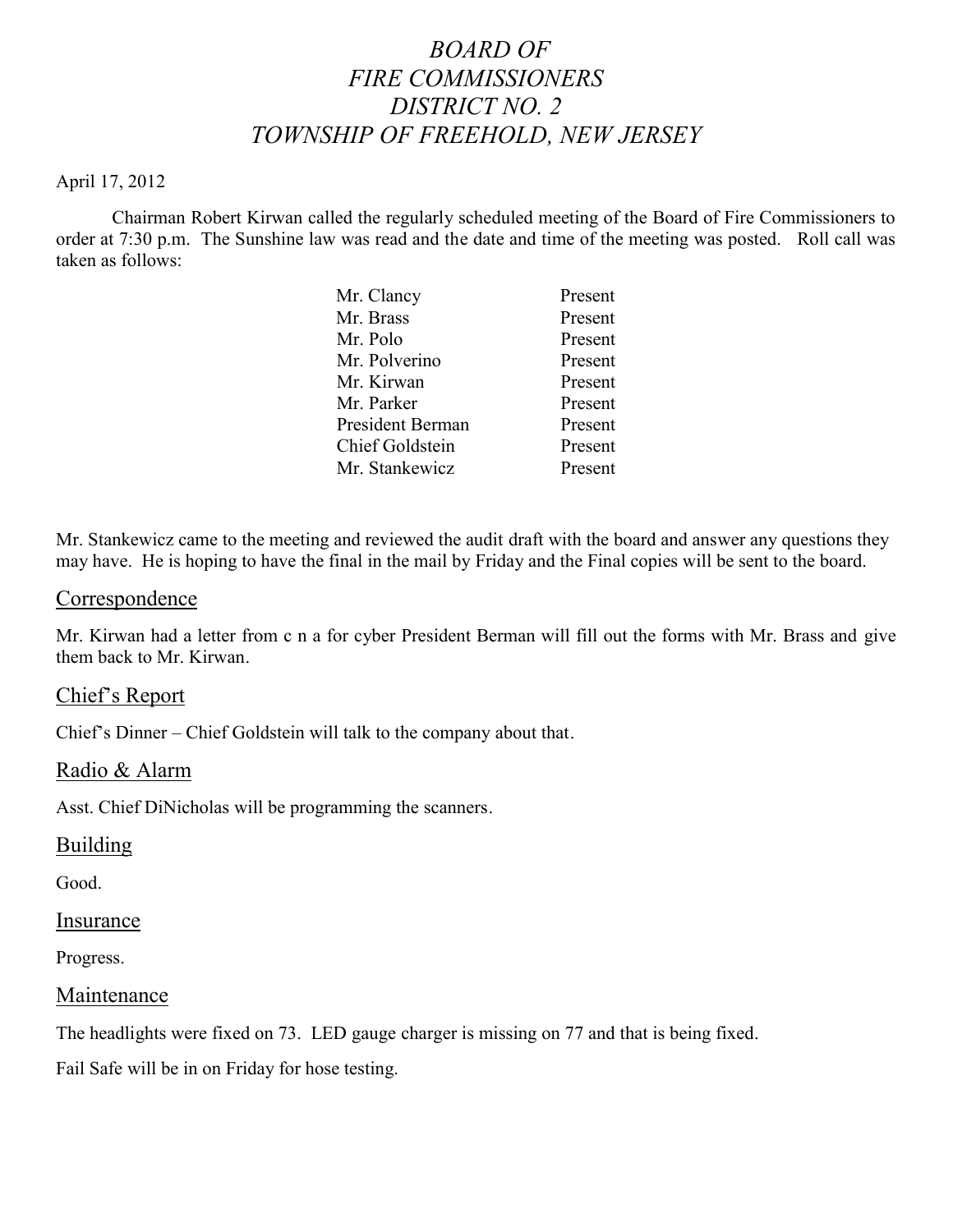# New Business

Trailer – There may be someone interested in purchasing the trailer Mr. Brass is just waiting for him to come and take a look at it and make an offer. Mr. Brass is going to try and see what a fair price for the trailer and its contents would be.

Spec Writer – would like to meet with Mr. Brass to take a look at the stations and the rescue.

| Scot Paks – Mid Atlantic Fire & Air 4 6,000 psi dot \$4,800 or asme \$12,685 to upgrade bottles it is \$4800 + |      |     |                       |
|----------------------------------------------------------------------------------------------------------------|------|-----|-----------------------|
| Misc. exp.                                                                                                     | 750- | 750 | \$500 parts and labor |
| Rent fork lift                                                                                                 | -895 | 895 |                       |

The board has decided to go with the dot cylinders and not upgrade the rescue.

Mr. Brass has a VFIS ins. Packet which gives their standard for driver training, personal injury illness report, and accident report and there are free training materials to the insured. Mr. Brass will order some of the free training materials copies were given to the Chief.

Chief Goldstein would like to know if he could go to Harrisburg for a day. Anyone who would like to go is welcome. The board has no problem with him going with the pick-up.

# Old Business

Access Health is ready to go but the board needs to come up with a drug policy before they can get started. Mr. Polo is going to try to get a copy of Dist. #1's policy as a reference. Mr. Brass made a motion and Mr. Clancy  $2<sup>nd</sup>$  the motion role was called and it was approved to use Access Health. They will Start June 18<sup>th</sup>.

# Treasurer's Report

Freehold Savings Bank

| Checking      | 701.87         |
|---------------|----------------|
| Money Market  | 859,183.55     |
|               | 924,606.34     |
| Total assets: | \$1,784,491.76 |

Received a check from the Dept. of Treasury for \$1,398.38 and deposited on 4/14/12.

# April Bills

| 8306 | NJ Natural Gas           | 567.13   |
|------|--------------------------|----------|
| 8307 | JCP & L                  | 666.00   |
| 8308 | Sam's Club               | 283.70   |
| 8309 | <b>Staples</b>           | 255.93   |
| 8310 | Fed. Licensing           | 119.00   |
| 8311 | Verizon Wireless         | 2,197.80 |
| 8312 | Verizon                  | 422.05   |
| 8313 | Cablevision              | 224.70   |
| 8314 | NJ Fire $&$ Equip        | 572.75   |
| 8315 | Best Buy                 | 1,201.99 |
| 8316 | E. Freehold Fire Co.     | 229.09   |
| 8317 | <b>US Grounds Maint.</b> | 468.66   |
| 8318 | Mon. Cty Fleet           | 810.03   |